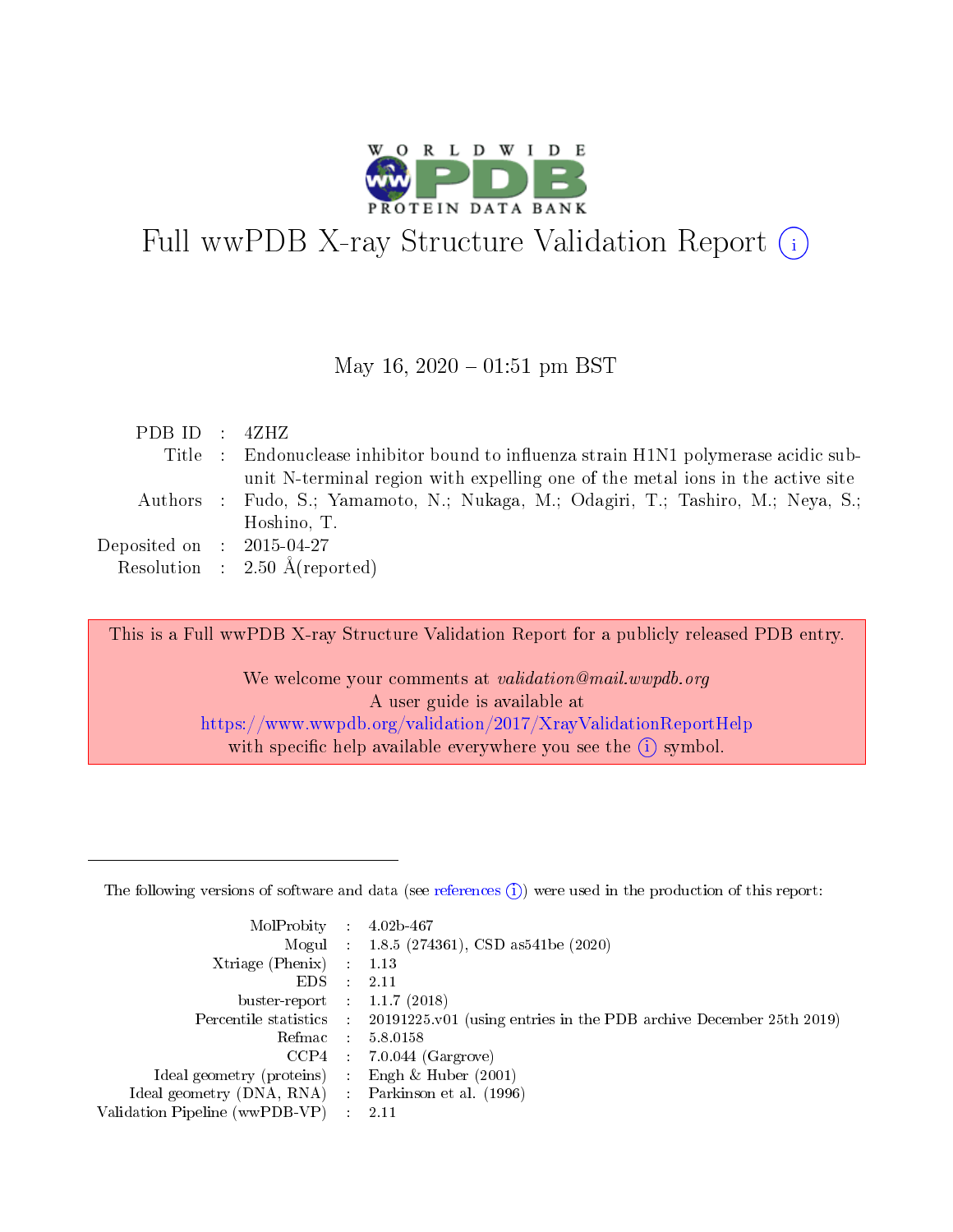# 1 [O](https://www.wwpdb.org/validation/2017/XrayValidationReportHelp#overall_quality)verall quality at a glance  $(i)$

The following experimental techniques were used to determine the structure: X-RAY DIFFRACTION

The reported resolution of this entry is 2.50 Å.

Percentile scores (ranging between 0-100) for global validation metrics of the entry are shown in the following graphic. The table shows the number of entries on which the scores are based.



| Metric                | Whole archive<br>$(\#\text{Entries})$ | Similar resolution<br>$(\#\text{Entries},\,\text{resolution}\,\,\text{range}(\textup{\AA}))$ |
|-----------------------|---------------------------------------|----------------------------------------------------------------------------------------------|
| $R_{free}$            | 130704                                | $4661(2.50-2.50)$                                                                            |
| Clashscore            | 141614                                | $5346$ $(2.50-2.50)$                                                                         |
| Ramachandran outliers | 138981                                | $5231 (2.50 - 2.50)$                                                                         |
| Sidechain outliers    | 138945                                | $5233(2.50-2.50)$                                                                            |
| RSRZ outliers         | 127900                                | $4559(2.50-2.50)$                                                                            |

The table below summarises the geometric issues observed across the polymeric chains and their fit to the electron density. The red, orange, yellow and green segments on the lower bar indicate the fraction of residues that contain outliers for  $>=3, 2, 1$  and 0 types of geometric quality criteria respectively. A grey segment represents the fraction of residues that are not modelled. The numeric value for each fraction is indicated below the corresponding segment, with a dot representing fractions <=5% The upper red bar (where present) indicates the fraction of residues that have poor fit to the electron density. The numeric value is given above the bar.

| <b>NIOI</b> | $\gamma$ hain | Length | Quality of chain |     |    |
|-------------|---------------|--------|------------------|-----|----|
|             |               |        | 2%               |     |    |
|             |               | 191    | 84%              | 10% | 5% |

The following table lists non-polymeric compounds, carbohydrate monomers and non-standard residues in protein, DNA, RNA chains that are outliers for geometric or electron-density-fit criteria:

|  |                 |  | Mol   Type   Chain   Res   Chirality   Geometry   Clashes   Electron density |
|--|-----------------|--|------------------------------------------------------------------------------|
|  | $\frac{304}{ }$ |  |                                                                              |

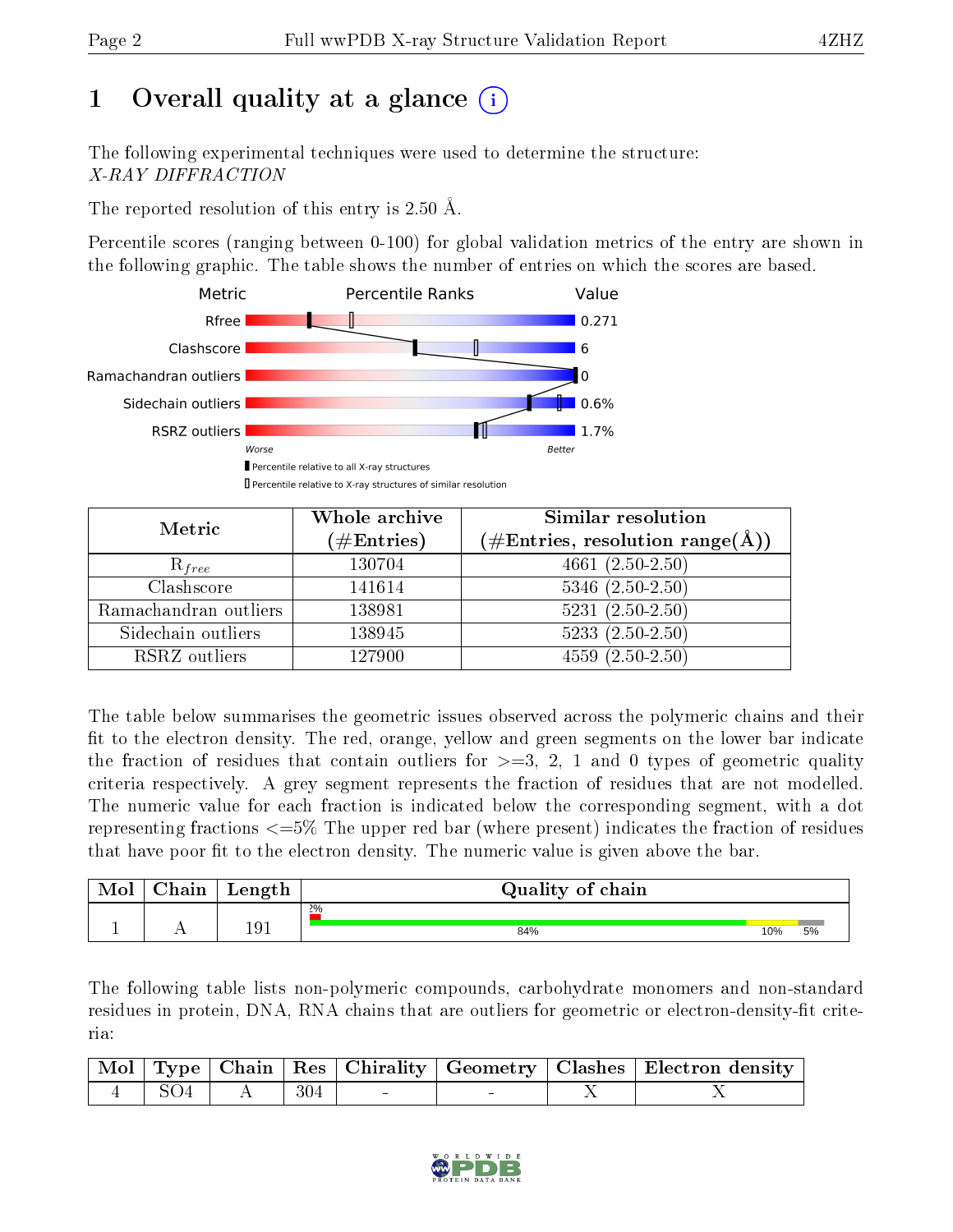# 2 Entry composition (i)

There are 5 unique types of molecules in this entry. The entry contains 1612 atoms, of which 0 are hydrogens and 0 are deuteriums.

In the tables below, the ZeroOcc column contains the number of atoms modelled with zero occupancy, the AltConf column contains the number of residues with at least one atom in alternate conformation and the Trace column contains the number of residues modelled with at most 2 atoms.

Molecule 1 is a protein called Polymerase acidic protein.

| Mol | Chain | $\,$ Residues | Atoms         |     |     | ZeroOcc | $\vert$ AltConf $\vert$ | Trace |  |  |
|-----|-------|---------------|---------------|-----|-----|---------|-------------------------|-------|--|--|
|     |       | 181           | Total<br>1493 | 943 | 258 | 28      |                         |       |  |  |

|  |  | There are 16 discrepancies between the modelled and reference sequences: |
|--|--|--------------------------------------------------------------------------|
|  |  |                                                                          |

| Chain    | Residue  | Modelled   | Actual | Comment        | Reference         |
|----------|----------|------------|--------|----------------|-------------------|
| А        | $-4$     | <b>GLY</b> |        | expression tag | <b>UNP P03433</b> |
| A        | $-3$     | <b>PRO</b> |        | expression tag | <b>UNP P03433</b> |
| A        | $-2$     | LEU        |        | expression tag | <b>UNP P03433</b> |
| А        | $-1$     | <b>GLY</b> |        | expression tag | <b>UNP P03433</b> |
| А        | $\Omega$ | <b>SER</b> |        | expression tag | <b>UNP P03433</b> |
| А        | 51       | ALA        |        | linker         | <b>UNP P03433</b> |
| A        | 52       | <b>SER</b> |        | linker         | <b>UNP P03433</b> |
| А        | 198      | ALA        |        | expression tag | <b>UNP P03433</b> |
| А        | 199      | ALA        |        | expression tag | <b>UNP P03433</b> |
| А        | 200      | <b>GLU</b> |        | expression tag | <b>UNP P03433</b> |
| $\bf{A}$ | 201      | <b>LEU</b> |        | expression tag | <b>UNP P03433</b> |
| A        | 202      | ALA        |        | expression tag | <b>UNP P03433</b> |
| А        | 203      | <b>LEU</b> |        | expression tag | <b>UNP P03433</b> |
| А        | 204      | VAL        |        | expression tag | <b>UNP P03433</b> |
| A        | 205      | <b>PRO</b> |        | expression tag | <b>UNP P03433</b> |
| А        | 206      | $\rm{ARG}$ |        | expression tag | <b>UNP P03433</b> |

 Molecule 2 is 5-(2-chlorobenzyl)-2-hydroxy-3-nitrobenzaldehyde (three-letter code: 4P8) (formula:  $C_{14}H_{10}CINO_4$ ).

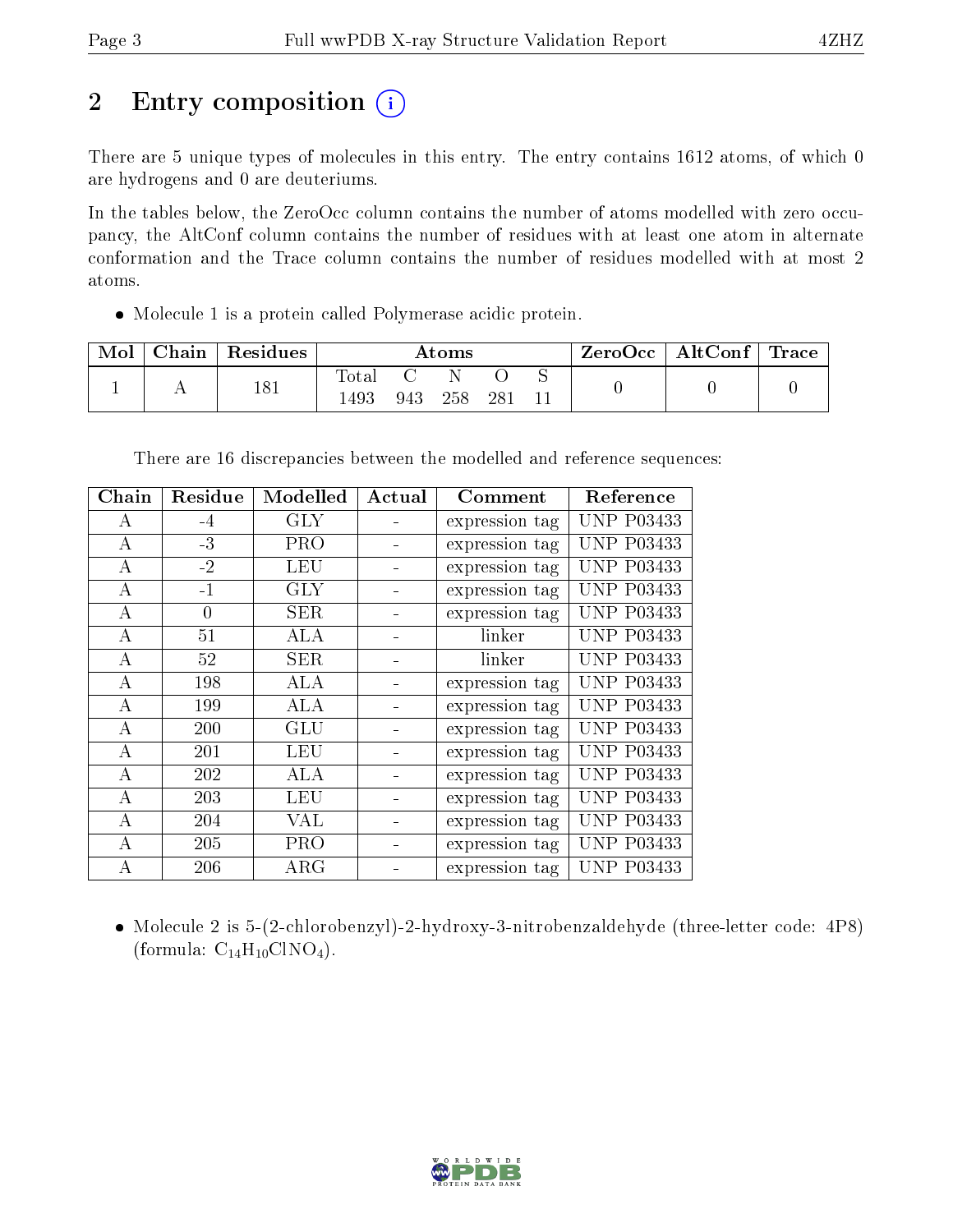

|  | $\text{Mol}$   Chain   Residues | <b>Atoms</b>   |  |                      |  | $ZeroOcc \mid AltConf \mid$ |  |  |
|--|---------------------------------|----------------|--|----------------------|--|-----------------------------|--|--|
|  |                                 | Total C Cl N O |  |                      |  |                             |  |  |
|  |                                 | 20 14 1 1 4    |  |                      |  |                             |  |  |
|  |                                 | Total C Cl N O |  |                      |  |                             |  |  |
|  |                                 | 20.            |  | $14 \quad 1 \quad 1$ |  |                             |  |  |

Molecule 3 is MANGANESE (II) ION (three-letter code: MN) (formula: Mn).

|  | $Mol$   Chain   Residues | A toms | ZeroOcc   AltConf |  |
|--|--------------------------|--------|-------------------|--|
|  |                          | Total  |                   |  |

 $\bullet$  Molecule 4 is SULFATE ION (three-letter code: SO4) (formula:  $\mathrm{O}_4\mathrm{S}) .$ 



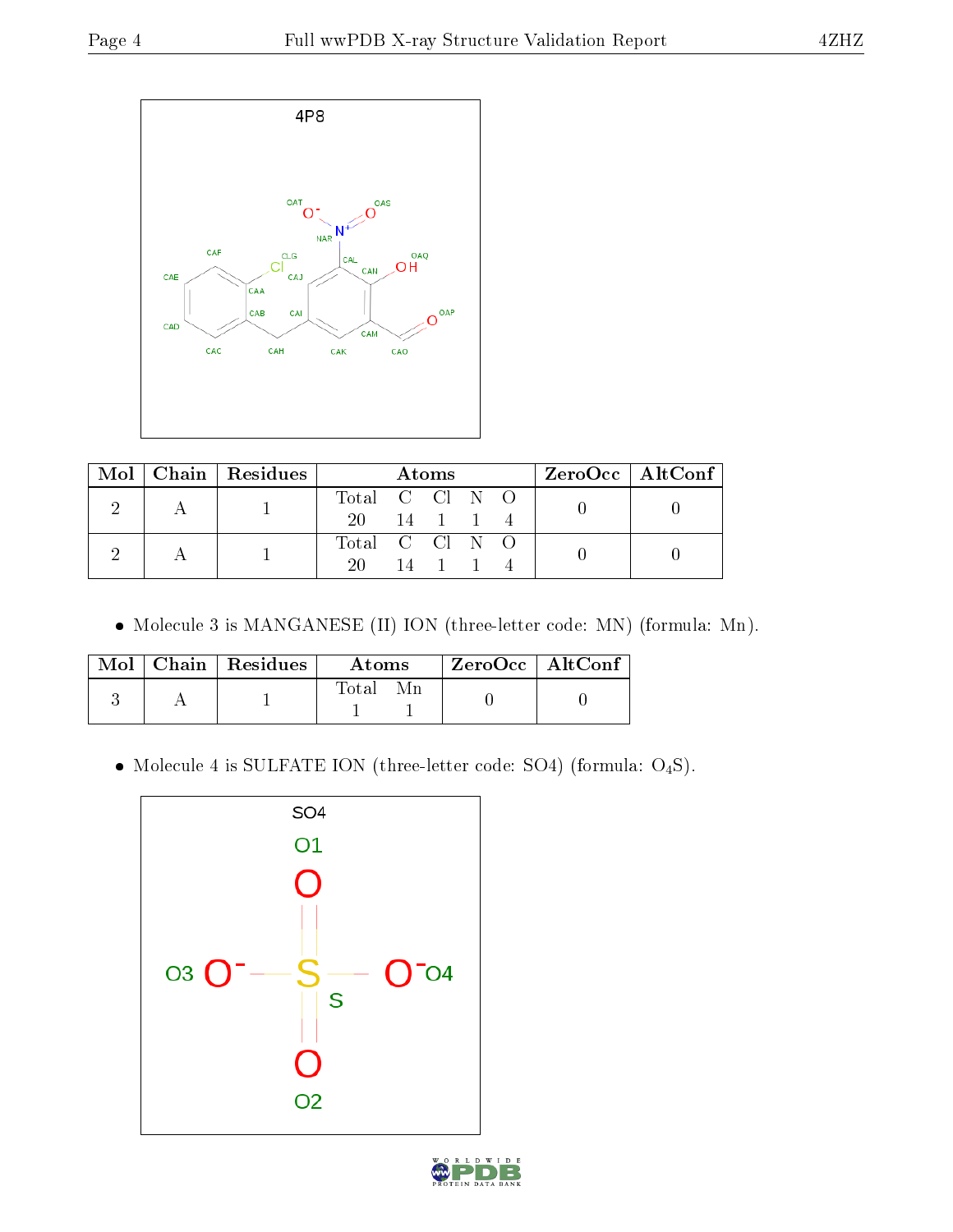|  | $Mol$   Chain   Residues | Atoms |  |  | $ZeroOcc$   AltConf |  |
|--|--------------------------|-------|--|--|---------------------|--|
|  |                          | Total |  |  |                     |  |

 $\bullet\,$  Molecule 5 is water.

|  | $\text{Mol}$   Chain   Residues | Atoms | $\rm{ZeroOcc}$   AltConf |  |
|--|---------------------------------|-------|--------------------------|--|
|  | 70                              | Total |                          |  |

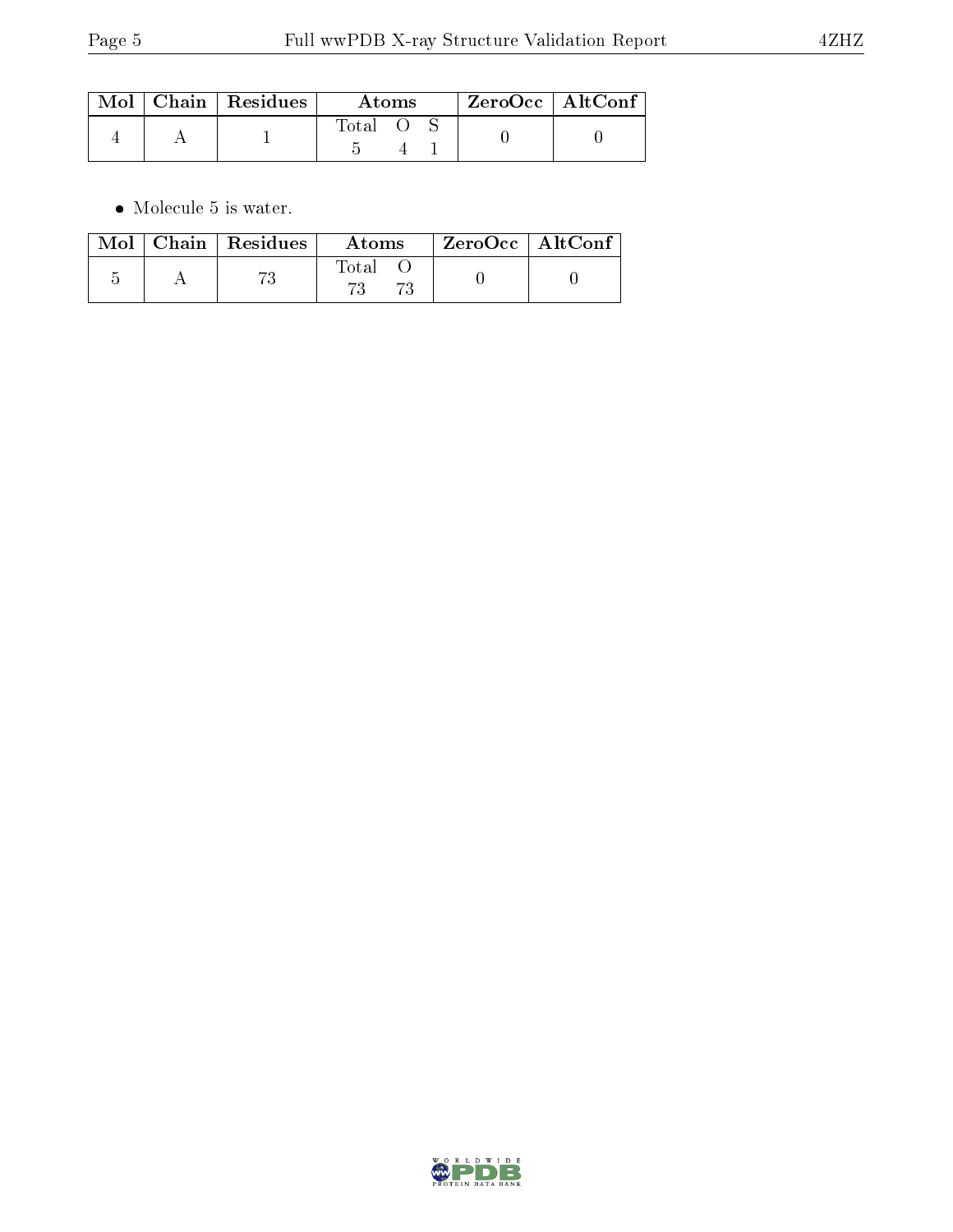## 3 Residue-property plots  $(i)$

These plots are drawn for all protein, RNA and DNA chains in the entry. The first graphic for a chain summarises the proportions of the various outlier classes displayed in the second graphic. The second graphic shows the sequence view annotated by issues in geometry and electron density. Residues are color-coded according to the number of geometric quality criteria for which they contain at least one outlier: green  $= 0$ , yellow  $= 1$ , orange  $= 2$  and red  $= 3$  or more. A red dot above a residue indicates a poor fit to the electron density (RSRZ  $> 2$ ). Stretches of 2 or more consecutive residues without any outlier are shown as a green connector. Residues present in the sample, but not in the model, are shown in grey.



• Molecule 1: Polymerase acidic protein

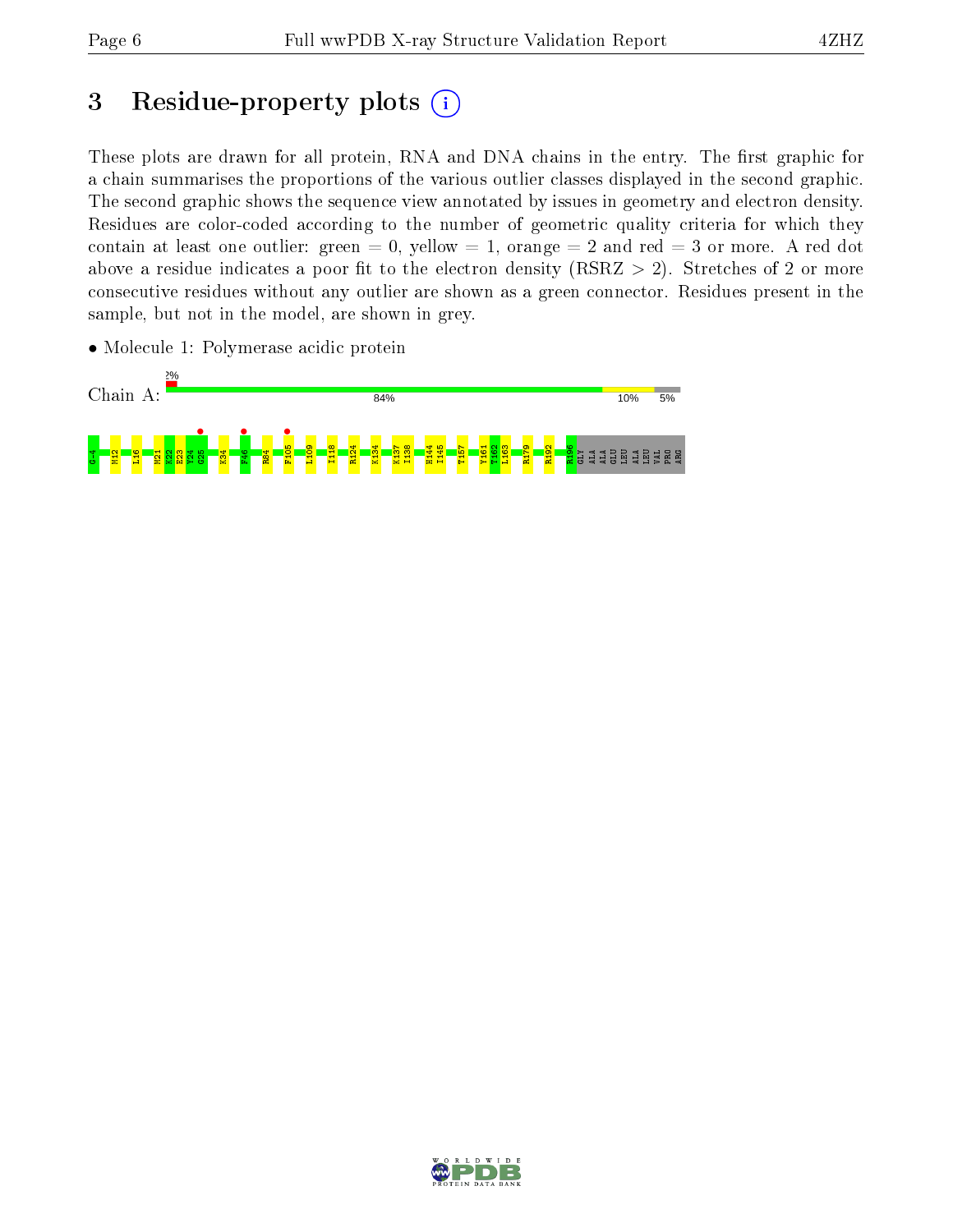## 4 Data and refinement statistics  $(i)$

| Property                                                                 | Value                                            | Source     |
|--------------------------------------------------------------------------|--------------------------------------------------|------------|
| Space group                                                              | P 41 21 2                                        | Depositor  |
| Cell constants                                                           | 66.56Å 129.17Å<br>66.56Å                         |            |
| a, b, c, $\alpha$ , $\beta$ , $\gamma$                                   | $90.00^{\circ}$ $90.00^{\circ}$<br>$90.00^\circ$ | Depositor  |
| Resolution $(A)$                                                         | $38.04 - 2.50$                                   | Depositor  |
|                                                                          | $38.04 - 2.50$                                   | <b>EDS</b> |
| % Data completeness                                                      | $95.6(38.04-2.50)$                               | Depositor  |
| (in resolution range)                                                    | $95.6$ $(38.04 - 2.50)$                          | <b>EDS</b> |
| $R_{merge}$                                                              | 0.14                                             | Depositor  |
| $\mathrm{R}_{sym}$                                                       | (Not available)                                  | Depositor  |
| $\langle I/\sigma(I) \rangle^{-1}$                                       | $3.12$ (at 2.51Å)                                | Xtriage    |
| Refinement program                                                       | PHENIX 1.8.1 1168                                | Depositor  |
| $R, R_{free}$                                                            | 0.222<br>0.270<br>$\overline{\mathcal{L}}$       | Depositor  |
|                                                                          | $0.223$ ,<br>0.271                               | DCC        |
| $R_{free}$ test set                                                      | 472 reflections $(4.65\%)$                       | wwPDB-VP   |
| Wilson B-factor $(A^2)$                                                  | 57.8                                             | Xtriage    |
| Anisotropy                                                               | 0.169                                            | Xtriage    |
| Bulk solvent $k_{sol}(\mathrm{e}/\mathrm{A}^3),$ $B_{sol}(\mathrm{A}^2)$ | $0.32$ , 38.6                                    | <b>EDS</b> |
| L-test for twinning <sup>2</sup>                                         | $< L >$ = 0.50, $< L2$ = 0.33                    | Xtriage    |
| Estimated twinning fraction                                              | $\overline{\text{No}}$ twinning to report.       | Xtriage    |
| $F_o, F_c$ correlation                                                   | 0.93                                             | <b>EDS</b> |
| Total number of atoms                                                    | 1612                                             | wwPDB-VP   |
| Average B, all atoms $(A^2)$                                             | 41.0                                             | wwPDB-VP   |

Xtriage's analysis on translational NCS is as follows: The largest off-origin peak in the Patterson function is  $5.43\%$  of the height of the origin peak. No significant pseudotranslation is detected.

<sup>&</sup>lt;sup>2</sup>Theoretical values of  $\langle |L| \rangle$ ,  $\langle L^2 \rangle$  for acentric reflections are 0.5, 0.333 respectively for untwinned datasets, and 0.375, 0.2 for perfectly twinned datasets.



<span id="page-6-1"></span><span id="page-6-0"></span><sup>1</sup> Intensities estimated from amplitudes.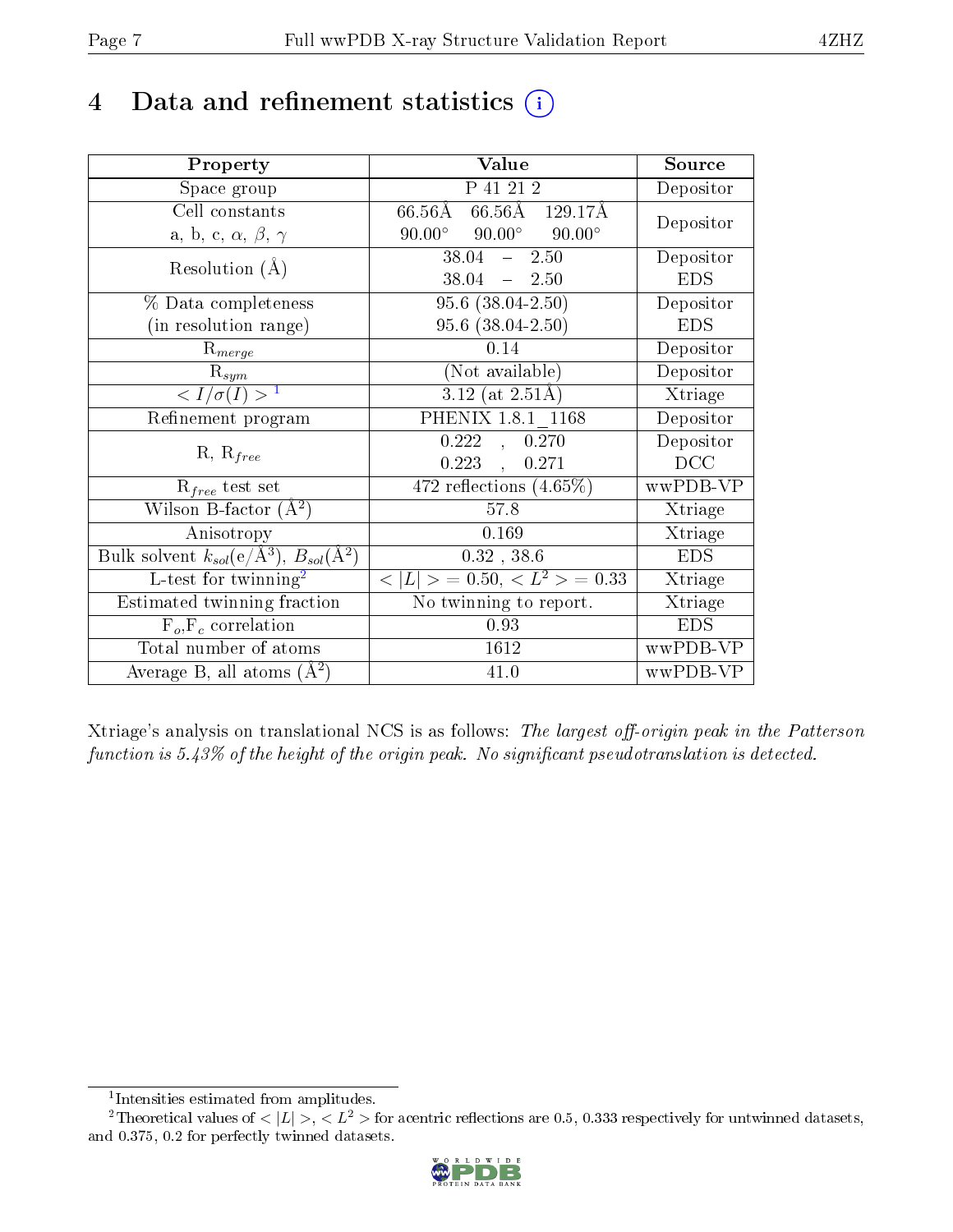# 5 Model quality  $(i)$

### 5.1 Standard geometry  $(i)$

Bond lengths and bond angles in the following residue types are not validated in this section: MN, SO4, 4P8

The Z score for a bond length (or angle) is the number of standard deviations the observed value is removed from the expected value. A bond length (or angle) with  $|Z| > 5$  is considered an outlier worth inspection. RMSZ is the root-mean-square of all Z scores of the bond lengths (or angles).

| $Mol$   Chain |      | Bond lengths                    |      | Bond angles |
|---------------|------|---------------------------------|------|-------------|
|               |      | RMSZ $ #Z  > 5$ RMSZ $ #Z  > 5$ |      |             |
|               | 0.25 | 0/1523                          | 0.43 | 0/2044      |

There are no bond length outliers.

There are no bond angle outliers.

There are no chirality outliers.

There are no planarity outliers.

### 5.2 Too-close contacts  $(i)$

In the following table, the Non-H and H(model) columns list the number of non-hydrogen atoms and hydrogen atoms in the chain respectively. The H(added) column lists the number of hydrogen atoms added and optimized by MolProbity. The Clashes column lists the number of clashes within the asymmetric unit, whereas Symm-Clashes lists symmetry related clashes.

|  |      |      | Mol   Chain   Non-H   H(model)   H(added)   Clashes   Symm-Clashes |
|--|------|------|--------------------------------------------------------------------|
|  | 1493 | 1470 |                                                                    |
|  |      |      |                                                                    |
|  |      |      |                                                                    |
|  |      |      |                                                                    |
|  |      |      |                                                                    |
|  | 1612 | 1488 |                                                                    |

The all-atom clashscore is defined as the number of clashes found per 1000 atoms (including hydrogen atoms). The all-atom clashscore for this structure is 6.

All (17) close contacts within the same asymmetric unit are listed below, sorted by their clash magnitude.

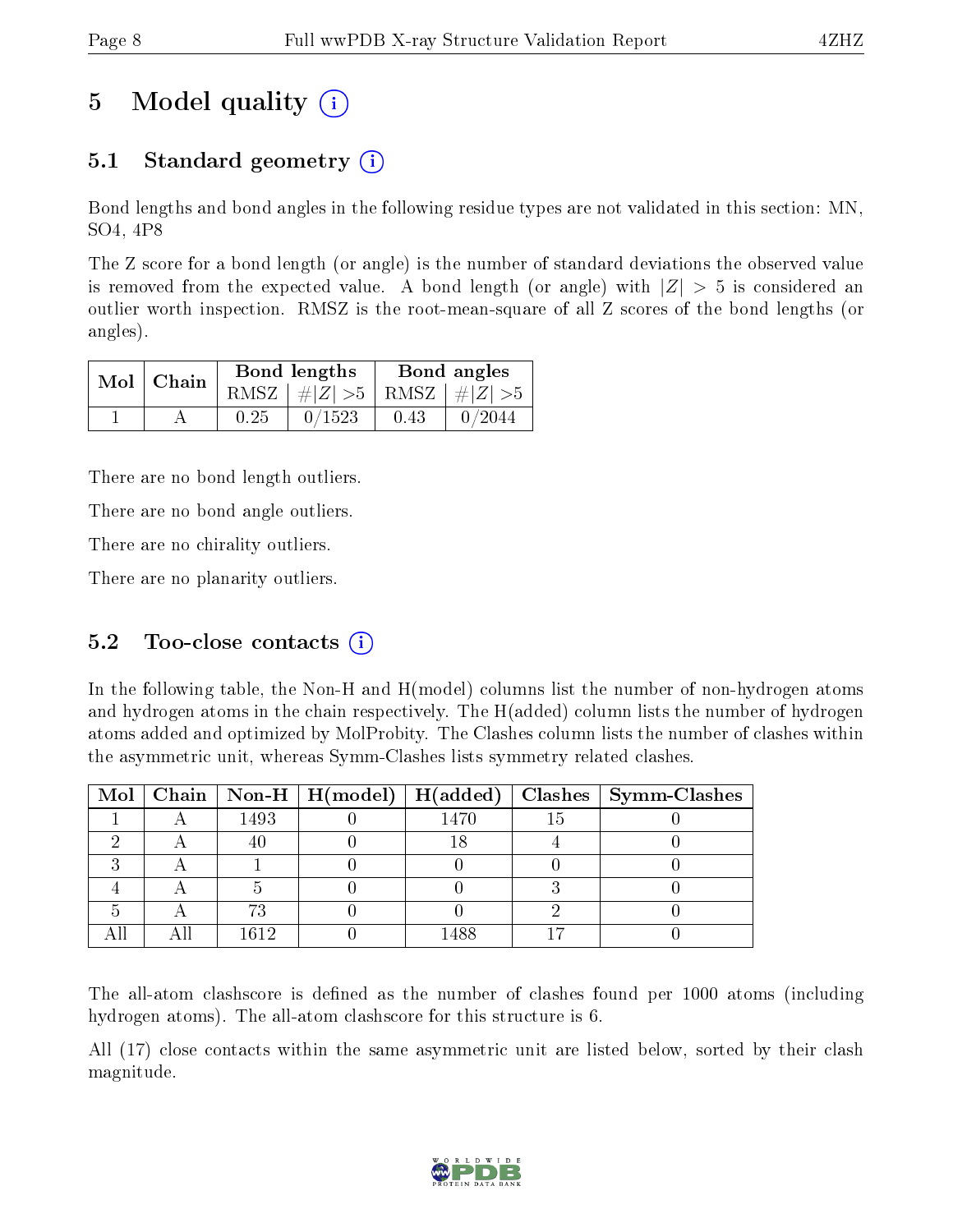| Atom-1               | Atom-2             | Interatomic    | Clash          |
|----------------------|--------------------|----------------|----------------|
|                      |                    | distance $(A)$ | overlap<br>(A) |
| 1: A:179: ARG: NH1   | 4:A:304:SO4:O2     | 2.27           | 0.68           |
| 1: A: 137: LYS: NZ   | 5:A:402:HOH:O      | 2.27           | 0.67           |
| 1: A:179: ARG: NH1   | 4:A:304:SO4:O4     | 2.30           | 0.65           |
| 1: A:179: ARG: NH1   | 4:A:304:SO4:S      | 2.70           | 0.64           |
| 2:A:302:4P8:OAQ      | 2:A:302:4P8:OAT    | 2.17           | 0.63           |
| 1: A: 134: LYS: NZ   | 2:A:301:4P8:OAS    | 2.27           | 0.59           |
| 2:A:301:4P8:OAQ      | 2:A:301:4P8:OAS    | 2.22           | 0.58           |
| 1: A:105: PHE:CE1    | 1:A:138:ILE:HB     | 2.38           | 0.58           |
| 1: A: 138: ILE: HD11 | 1:A:145:ILE:HD11   | 1.89           | 0.54           |
| 1:A:23:GLU:O         | 1: A:84: ARG:NH1   | 2.42           | 0.53           |
| 1:A:124:ARG:NH2      | 5: A:410:HOH:O     | 2.43           | 0.46           |
| 1: A: 109: LEU: HB2  | 1: A:118: ILE: HB  | 1.98           | 0.46           |
| 1: A: 161: TYR: O    | 1: A: 163: LEU: N  | 2.45           | 0.45           |
| 1:A:144:HIS:CE1      | 1: A: 157: THR: HB | 2.52           | 0.45           |
| 1:A:12:MET:O         | 1: A:16:LEU:HG     | 2.17           | 0.44           |
| 1: A:34: LYS:NZ      | 2:A:302:4P8:OAT    | 2.50           | 0.43           |
| 1:A:124:ARG:HG2      | 1:A:192:ARG:HA     | 2.02           | 0.41           |

There are no symmetry-related clashes.

### 5.3 Torsion angles  $(i)$

#### 5.3.1 Protein backbone  $(i)$

In the following table, the Percentiles column shows the percent Ramachandran outliers of the chain as a percentile score with respect to all X-ray entries followed by that with respect to entries of similar resolution.

The Analysed column shows the number of residues for which the backbone conformation was analysed, and the total number of residues.

| $\mid$ Mol $\mid$ Chain $\mid$ | Analysed Favoured   Allowed   Outliers   Percentiles |  |                 |  |
|--------------------------------|------------------------------------------------------|--|-----------------|--|
|                                | 179/191 (94%)   177 (99%)   2 (1%)                   |  | $\vert$ 100 100 |  |

There are no Ramachandran outliers to report.

#### 5.3.2 Protein sidechains (i)

In the following table, the Percentiles column shows the percent sidechain outliers of the chain as a percentile score with respect to all X-ray entries followed by that with respect to entries of similar resolution.

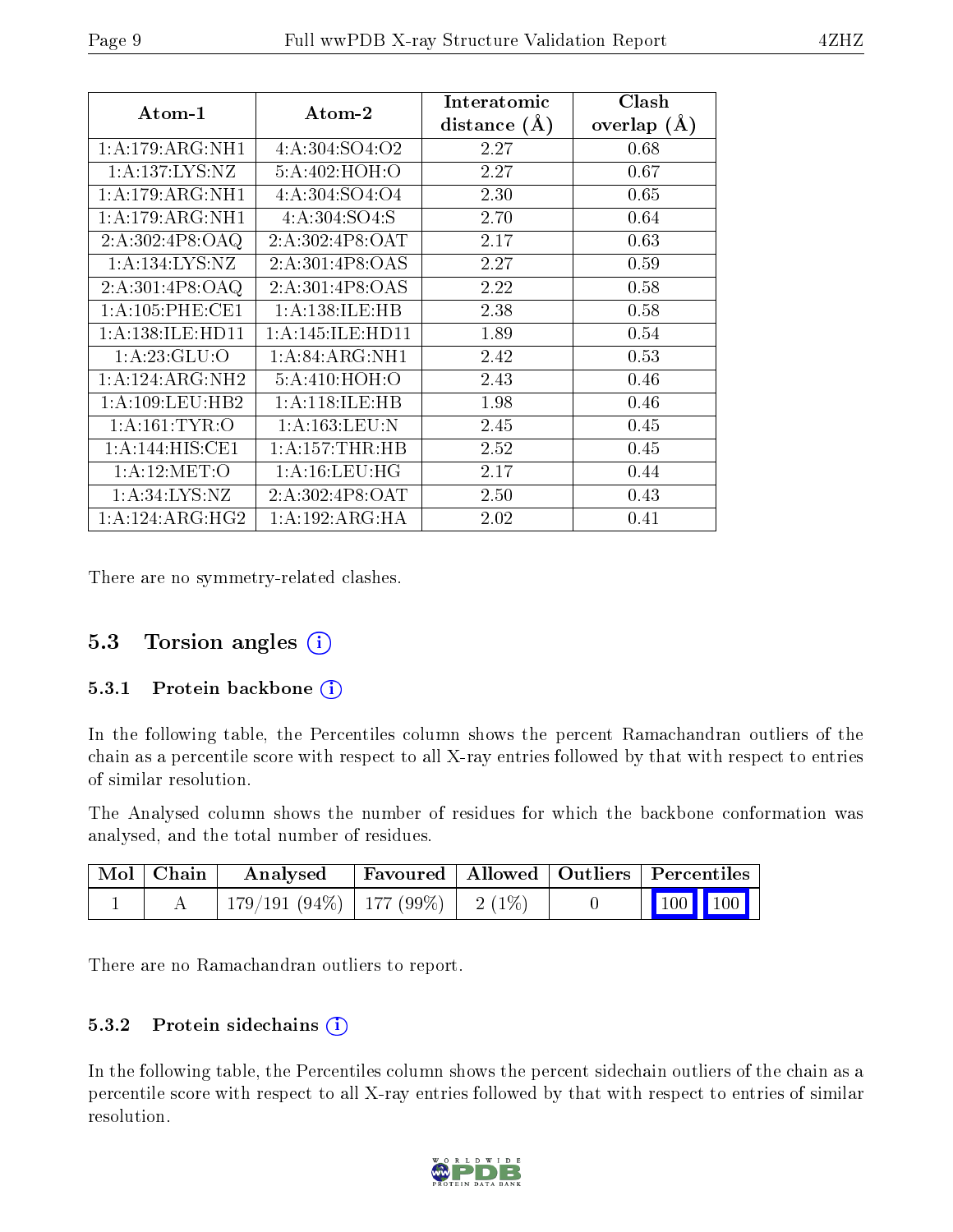The Analysed column shows the number of residues for which the sidechain conformation was analysed, and the total number of residues.

| Mol   Chain | $\boldsymbol{\mathrm{Analysed}}$                  | Rotameric   Outliers   Percentiles |  |  |  |
|-------------|---------------------------------------------------|------------------------------------|--|--|--|
|             | $162/168$ (96\%)   161 (99\%)   1 (1\%)   86   95 |                                    |  |  |  |

All (1) residues with a non-rotameric sidechain are listed below:

| Mol | Chain | $\sim$ Res | vpe |
|-----|-------|------------|-----|
|     |       |            |     |

Some sidechains can be flipped to improve hydrogen bonding and reduce clashes. All (2) such sidechains are listed below:

| Mol | Chain | <b>Res</b> | Type |
|-----|-------|------------|------|
|     |       | 33         |      |
|     |       |            |      |

#### 5.3.3 RNA  $(i)$

There are no RNA molecules in this entry.

### 5.4 Non-standard residues in protein, DNA, RNA chains (i)

There are no non-standard protein/DNA/RNA residues in this entry.

### 5.5 Carbohydrates (i)

There are no carbohydrates in this entry.

### 5.6 Ligand geometry  $(i)$

Of 4 ligands modelled in this entry, 1 is monoatomic - leaving 3 for Mogul analysis.

In the following table, the Counts columns list the number of bonds (or angles) for which Mogul statistics could be retrieved, the number of bonds (or angles) that are observed in the model and the number of bonds (or angles) that are dened in the Chemical Component Dictionary. The Link column lists molecule types, if any, to which the group is linked. The Z score for a bond length (or angle) is the number of standard deviations the observed value is removed from the expected value. A bond length (or angle) with  $|Z| > 2$  is considered an outlier worth inspection. RMSZ is the root-mean-square of all Z scores of the bond lengths (or angles).

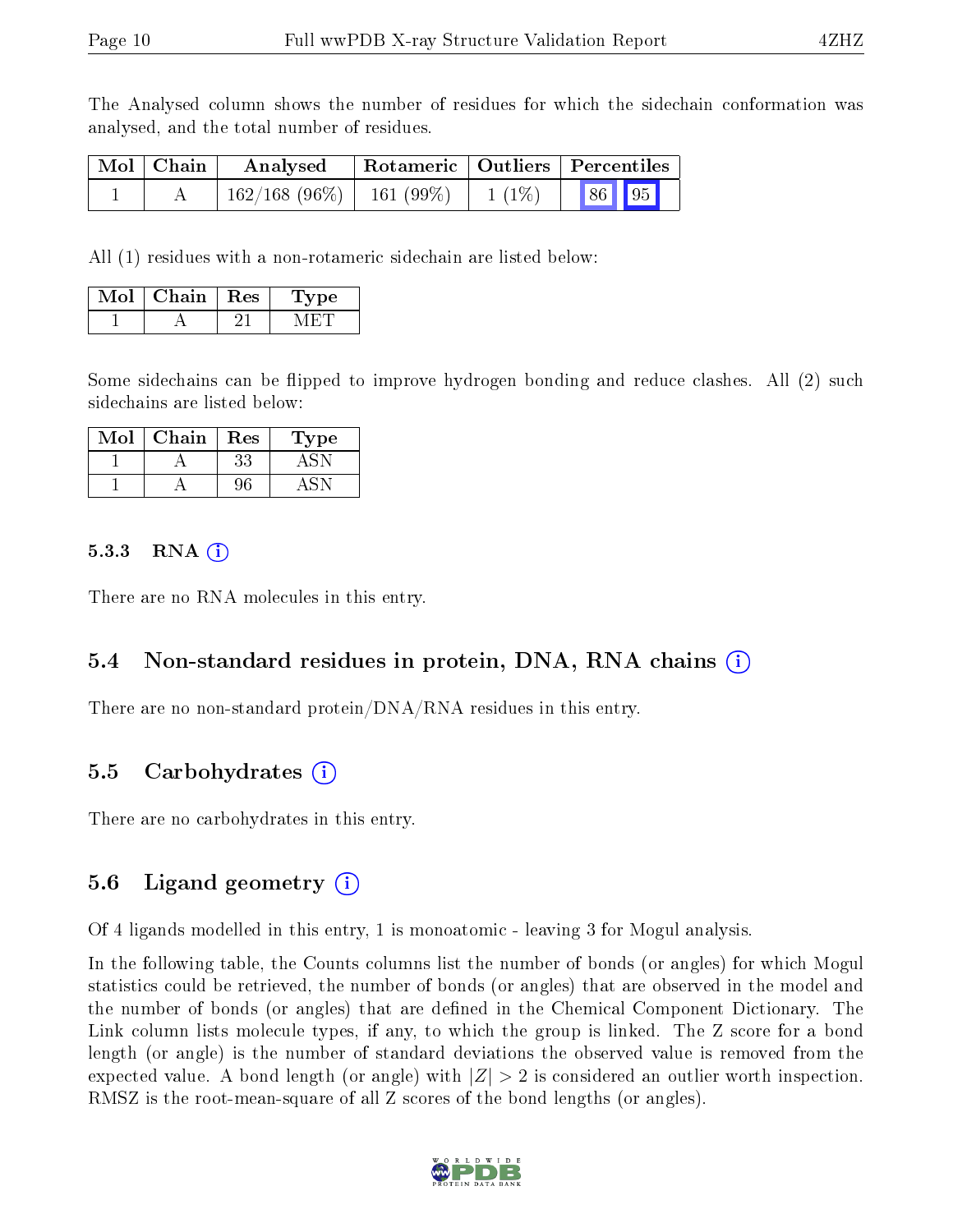| Mol<br>Type | $\mathbf{Chain}^+$ | ${\rm Res}$ |     |                          | Link       |      | Bond lengths |          |      | Bond angles |  |
|-------------|--------------------|-------------|-----|--------------------------|------------|------|--------------|----------|------|-------------|--|
|             |                    |             |     |                          | Counts     | RMSZ | # $ Z  > 2$  | Counts   | RMSZ | # $ Z  > 2$ |  |
|             | 4P8                |             | 302 | $\overline{\phantom{a}}$ | 20, 21, 21 | 3.37 | 5(25%)       | 25,29,29 | 1.81 | 3(12%)      |  |
| $\Omega$    | 4P8                |             | 301 | $\qquad \qquad$          | 20, 21, 21 | 3.17 | 5(25%)       | 25,29,29 | 1.51 | $(4\%)$     |  |
| 4           | SO <sub>4</sub>    |             | 304 | $\qquad \qquad$          | 4,4,4      | 0.13 |              | 6.6.6    | 0.10 |             |  |

In the following table, the Chirals column lists the number of chiral outliers, the number of chiral centers analysed, the number of these observed in the model and the number defined in the Chemical Component Dictionary. Similar counts are reported in the Torsion and Rings columns. '-' means no outliers of that kind were identified.

|      |     |        | Mol   Type   Chain   Res   Link   Chirals   Torsions   Rings |  |
|------|-----|--------|--------------------------------------------------------------|--|
|      | 302 |        | $0/8/10/10$ 0/2/2/2                                          |  |
| 4P 8 | 301 | $\sim$ | $0/8/10/10$   $0/2/2/2$                                      |  |

All (10) bond length outliers are listed below:

| Mol            | Chain | Res | <b>Type</b> | Atoms          | Z       | Observed $(A)$ | Ideal(A) |
|----------------|-------|-----|-------------|----------------|---------|----------------|----------|
| $\overline{2}$ | А     | 302 | 4P8         | <b>OAS-NAR</b> | 10.31   | 1.40           | 1.22     |
| $\overline{2}$ | А     | 301 | 4P8         | OAS-NAR        | 8.87    | 1.37           | 1.22     |
| $\overline{2}$ | А     | 301 | 4P8         | CAL-NAR        | $-7.20$ | 1.32           | 1.45     |
| $\overline{2}$ | А     | 302 | 4P8         | CAL-NAR        | $-6.68$ | 1.33           | 1.45     |
| $\overline{2}$ | А     | 302 | 4P8         | CAH-CAB        | $-6.57$ | 1.39           | 1.52     |
| $\overline{2}$ | А     | 301 | 4P8         | CAH-CAB        | $-6.31$ | 1.40           | 1.52     |
| $\overline{2}$ | А     | 302 | 4P8         | CAH-CAI        | $-4.00$ | 1.39           | 1.52     |
| $\overline{2}$ | А     | 301 | 4P8         | CAH-CAI        | $-3.76$ | 1.40           | 1.52     |
| $\overline{2}$ | А     | 301 | 4P8         | CAM-CAO        | $-3.36$ | 1.39           | 1.47     |
| $\overline{2}$ | А     | 302 | 4P8         | CAM-CAO        | $-3.33$ | 1.39           | 1.47     |

All (4) bond angle outliers are listed below:

| Mol | Chain | Res  | Type            | Atoms       |         | Observed( $^o$ ) | Ideal $(^\circ)$ |
|-----|-------|------|-----------------|-------------|---------|------------------|------------------|
|     |       | 302  | 4P8             | CAM-CAN-CAL | 6.78    | 122.21           | 117 11           |
|     |       | -301 | 4P8             | CAM-CAN-CAL | 5.76    | 121.44           | 117 11           |
|     |       | 302  | 4P8             | CAB-CAH-CAI | $-2.64$ | 108.26           | 114.22           |
|     |       | 302  | 4P <sub>8</sub> | CAJ-CAL-CAN | $-2.28$ | 119.51           | 122.51           |

There are no chirality outliers.

There are no torsion outliers.

There are no ring outliers.

3 monomers are involved in 7 short contacts:

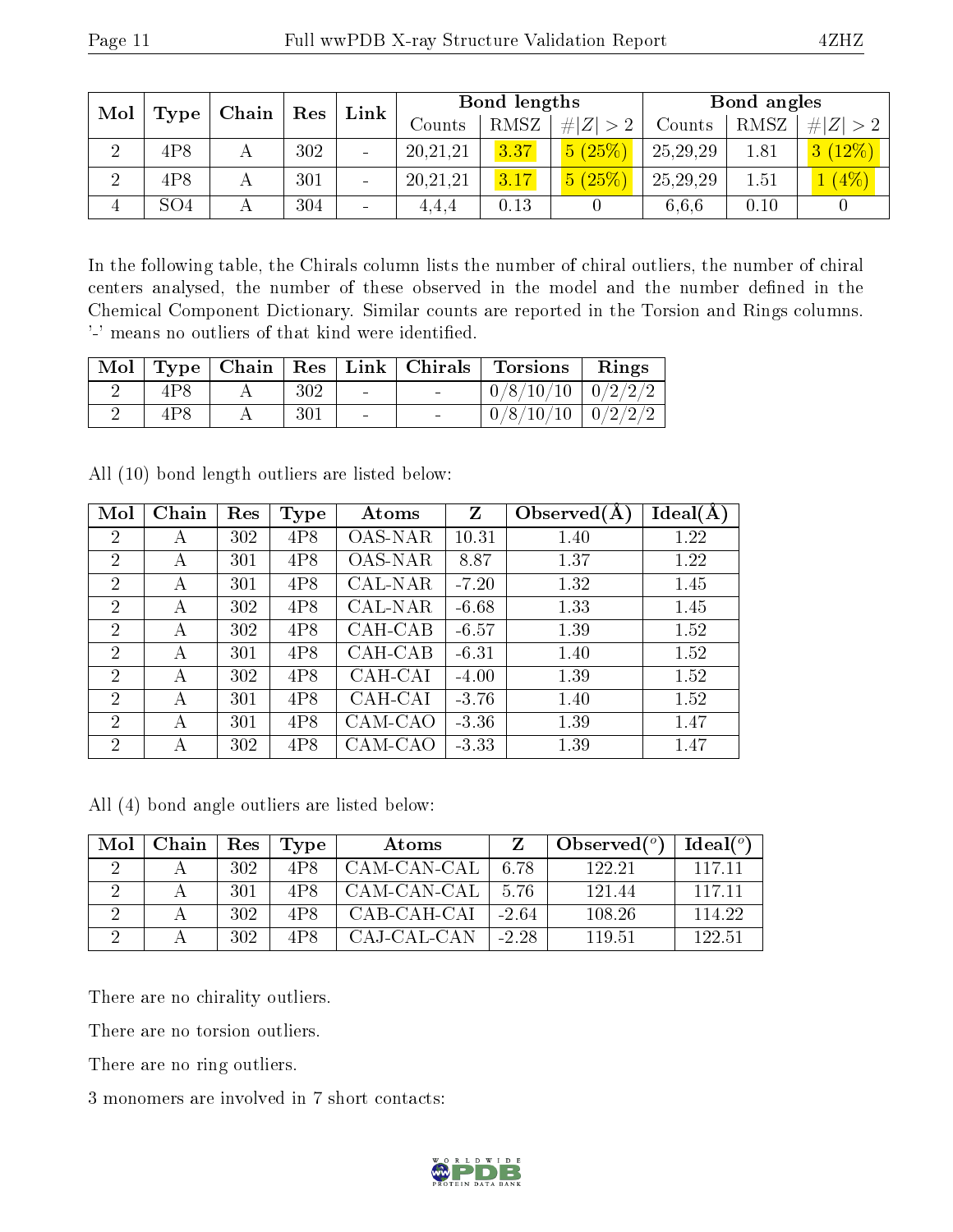| Mol |     |     | Chain   Res   Type   Clashes   Symm-Clashes |
|-----|-----|-----|---------------------------------------------|
|     | 302 | 4P8 |                                             |
|     |     | 1P8 |                                             |
|     | 304 |     |                                             |

The following is a two-dimensional graphical depiction of Mogul quality analysis of bond lengths, bond angles, torsion angles, and ring geometry for all instances of the Ligand of Interest. In addition, ligands with molecular weight > 250 and outliers as shown on the validation Tables will also be included. For torsion angles, if less then 5% of the Mogul distribution of torsion angles is within 10 degrees of the torsion angle in question, then that torsion angle is considered an outlier. Any bond that is central to one or more torsion angles identified as an outlier by Mogul will be highlighted in the graph. For rings, the root-mean-square deviation (RMSD) between the ring in question and similar rings identified by Mogul is calculated over all ring torsion angles. If the average RMSD is greater than 60 degrees and the minimal RMSD between the ring in question and any Mogul-identied rings is also greater than 60 degrees, then that ring is considered an outlier. The outliers are highlighted in purple. The color gray indicates Mogul did not find sufficient equivalents in the CSD to analyse the geometry.

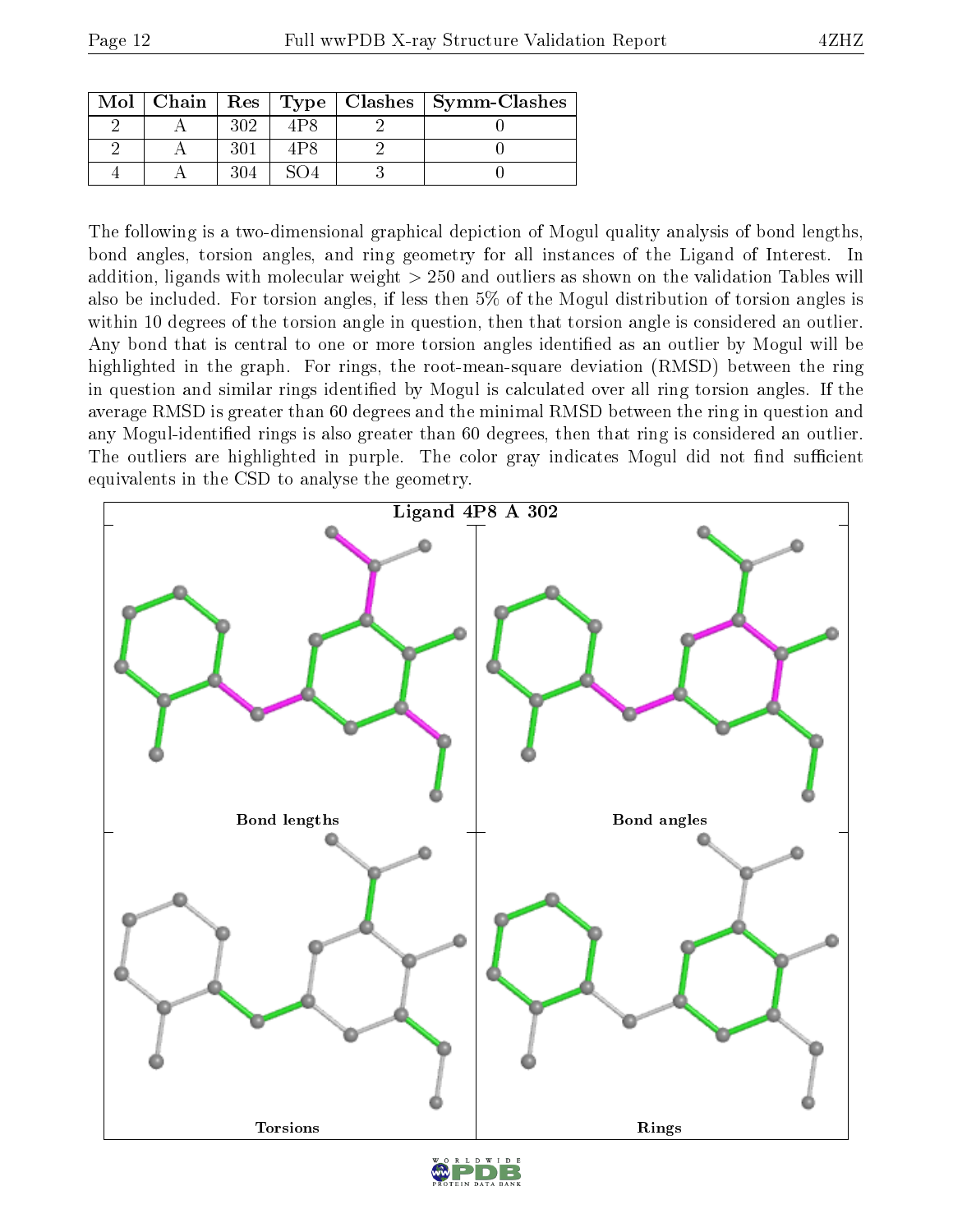

### 5.7 [O](https://www.wwpdb.org/validation/2017/XrayValidationReportHelp#nonstandard_residues_and_ligands)ther polymers (i)

There are no such residues in this entry.

### 5.8 Polymer linkage issues (i)

There are no chain breaks in this entry.

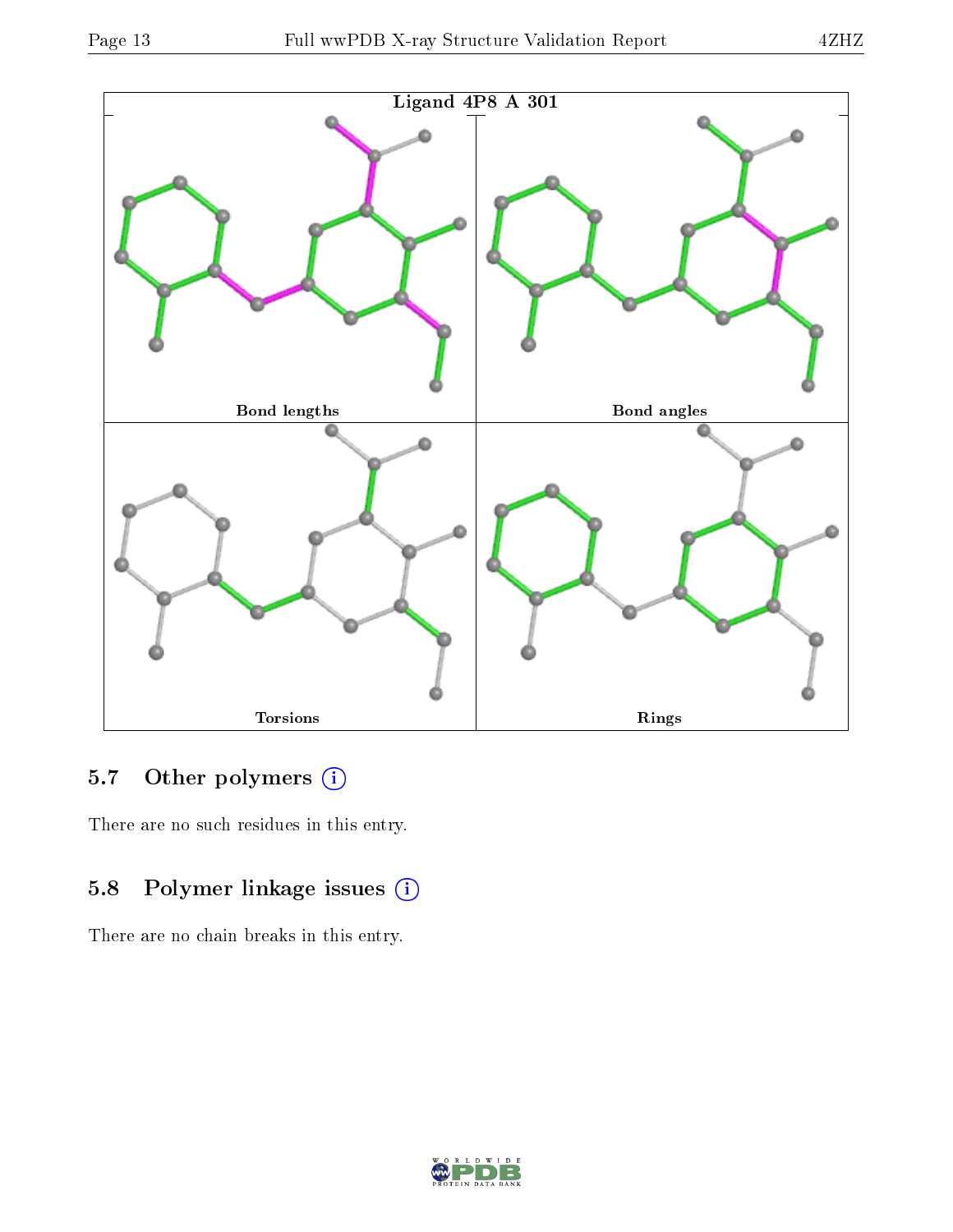## 6 Fit of model and data  $\left( \cdot \right)$

### 6.1 Protein, DNA and RNA chains (i)

In the following table, the column labelled  $#RSRZ>2'$  contains the number (and percentage) of RSRZ outliers, followed by percent RSRZ outliers for the chain as percentile scores relative to all X-ray entries and entries of similar resolution. The OWAB column contains the minimum, median,  $95<sup>th</sup>$  percentile and maximum values of the occupancy-weighted average B-factor per residue. The column labelled  $Q < 0.9$  lists the number of (and percentage) of residues with an average occupancy less than 0.9.

| $\mid$ Mol $\mid$ Chain $\mid$ | $\mid$ Analysed $\mid$ <rsrz> <math>\mid</math></rsrz> |      | $\rm \#RSRZ{>}2$ |  | $\vert$ OWAB(Å <sup>2</sup> ) $\vert$ Q<0.9 $\vert$ |                                                |  |
|--------------------------------|--------------------------------------------------------|------|------------------|--|-----------------------------------------------------|------------------------------------------------|--|
|                                | $\pm$ 181/191 (94%) $\pm$                              | 0.02 |                  |  |                                                     | $\mid 3(1\%)$ 70 72 $\mid 21, 36, 66, 82 \mid$ |  |

All (3) RSRZ outliers are listed below:

| Mol | Chain | Res | $\Gamma$ Type | <b>RSRZ</b> |
|-----|-------|-----|---------------|-------------|
|     |       | 46  | РНЕ           | 3.3         |
|     |       | 105 | PHE)          | $3.3\,$     |
|     |       | 25  | GL V          |             |

### 6.2 Non-standard residues in protein, DNA, RNA chains  $(i)$

There are no non-standard protein/DNA/RNA residues in this entry.

### 6.3 Carbohydrates (i)

There are no carbohydrates in this entry.

### 6.4 Ligands  $(i)$

In the following table, the Atoms column lists the number of modelled atoms in the group and the number defined in the chemical component dictionary. The B-factors column lists the minimum, median,  $95<sup>th</sup>$  percentile and maximum values of B factors of atoms in the group. The column labelled  $Q< 0.9$  lists the number of atoms with occupancy less than 0.9.

| Mol | Type            | Chain | Res | Atoms | <b>RSCC</b> | RSR  | $\perp$ B-factors( $\overline{A^2}$ ) | $\mathrm{O}{<}0.9$ |
|-----|-----------------|-------|-----|-------|-------------|------|---------------------------------------|--------------------|
|     | SO <sub>4</sub> |       | 304 | 5/5   | 0.76        | 0.44 | 84, 98, 118, 125                      |                    |
|     | 4P8             |       | 302 | 20/20 | 0.87        | 0.19 | 46,73,89,89                           |                    |
|     | 4P8             |       | 301 | 20/20 | 0.89        | 0.16 | 38, 57, 71, 78                        |                    |
|     | МN              |       | 303 |       | 0.93        | 0.07 | 86,86,86,86                           |                    |

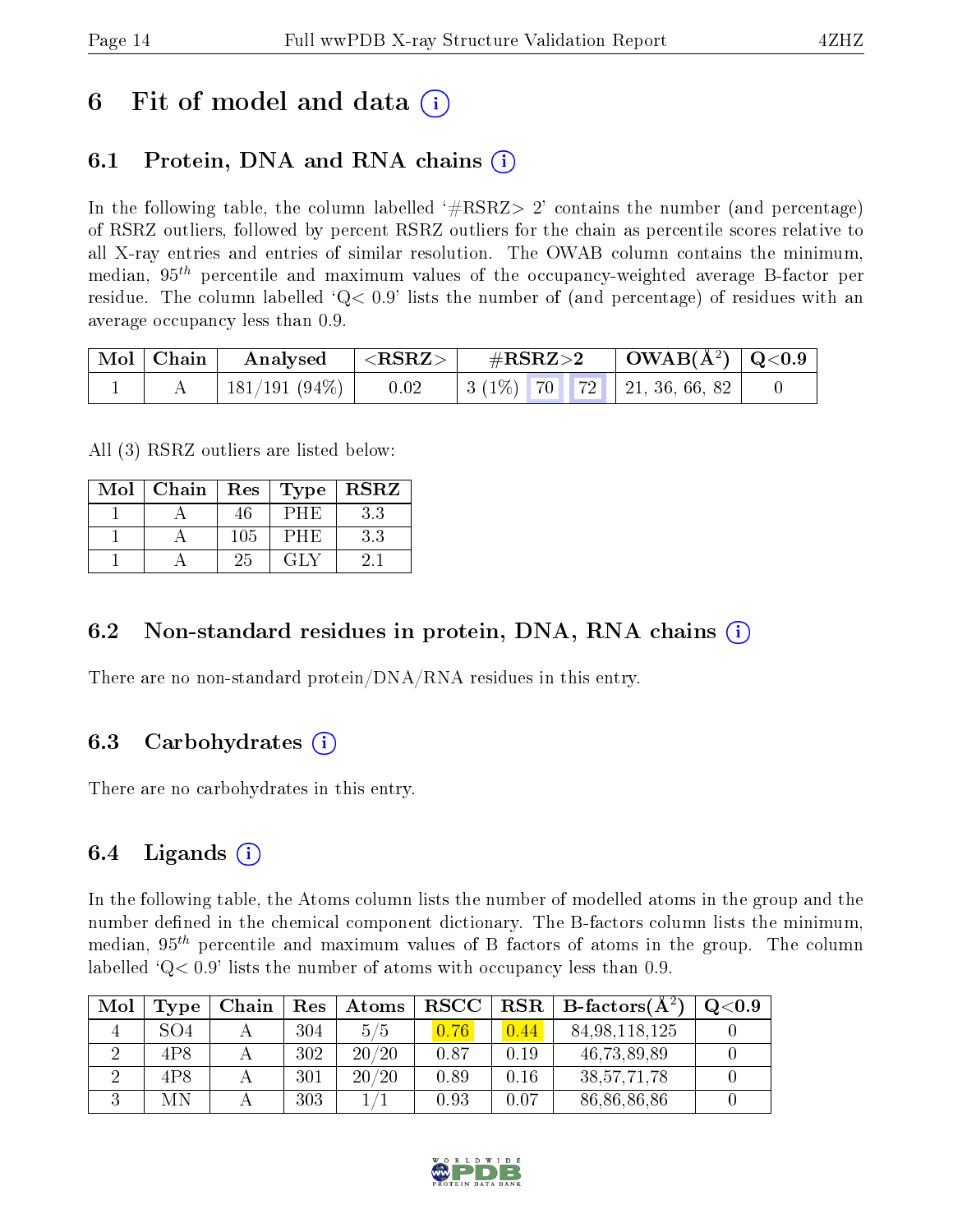The following is a graphical depiction of the model fit to experimental electron density of all instances of the Ligand of Interest. In addition, ligands with molecular weight  $> 250$  and outliers as shown on the geometry validation Tables will also be included. Each fit is shown from different orientation to approximate a three-dimensional view.